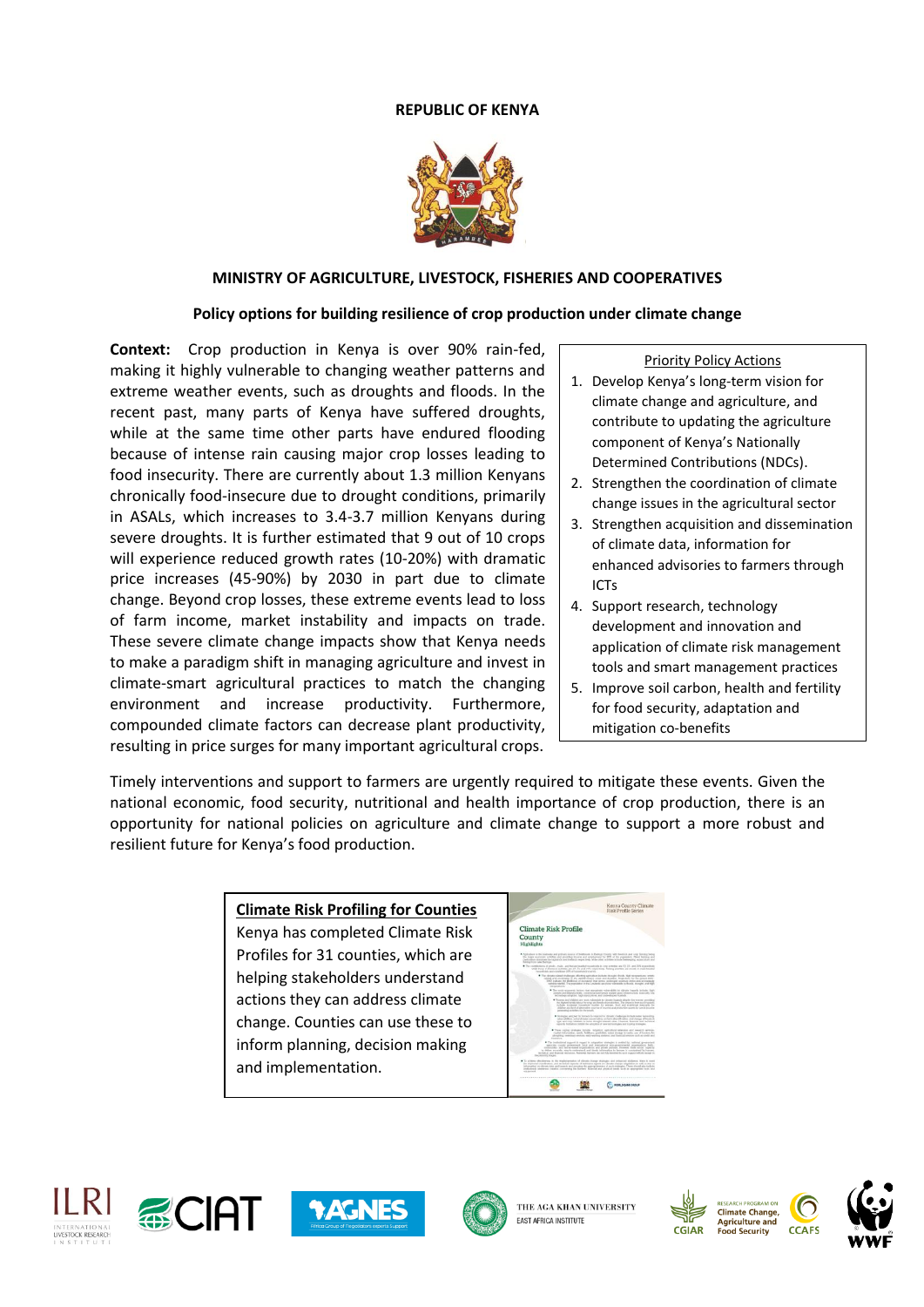**Trends and projections:** Kenya's average annual temperature has increased by 1 °C since 1961, though this hides considerable variation: temperatures in western Kenya rose by 0.5 °C, while in the drier parts of the country, temperatures went up by 1.5 °C during the same period. Extreme climate events have become increasingly frequent in recent years, with direct negative consequences for annual agricultural production. Projections suggest further increases in mean annual temperature of 1.5 °C to 2 °C by 2030 and up to 3 °C by the 2050s. In addition to rising temperatures, rainfall is projected to change in timing of the onset, distribution across the country, amount, and cessation of season, with extremes of too little and too much rain becoming more common. This causes impacts to crop productivity and other affects, such as land and soil degradation. Maize and beans—Kenya's most commonly grown crops—are projected to be most severely impacted by the changing climate, whereas sorghum, millet, cassava and potatoes are projected to be less impacted by climate change.

**Interventions:** Climate-resilient technologies and practices are becoming increasingly important for safe-guarding agriculture and food security from climate impacts. It is important to identify interventions that are appropriate for the specific crop and climate impacts, in the specific local Kenyan county context. Climate Risk Profiles have been developed for 31 Kenyan counties showing the key risks and risk-reduction interventions for key agricultural commodities in each county. The interventions are diverse but targeted: promoting uptake of improved climate-resilient crop varieties (e.g. drought tolerant maize); improving soil fertility by increasing soil carbon; promoting large and small-scale irrigation; mechanization of climate-smart agriculture; controlling pests and diseases; managing post-harvest value chains (e.g. storage and cold chains); improving transportation infrastructure to access markets; risk management financing; and improving access to weather forecasts, agro-advisory services and climate-informed extension.

**Challenges and opportunities:** There are various challenges to implementing climate-resilient interventions at scale in Kenya, such as access to the right inputs, lack of farmer and agri-business access to information, extension and training, lack of financial capital for investing in climate-resilient technologies, and policy and institutional environments that need improvement to address these issues at national, county and sub-county levels. However, there are opportunities to address these challenges through policy actions. Kenya has a Climate-Smart Agriculture (CSA) Strategy as well as a CSA Implementation Framework, an agriculture component in its Nationally Determined Contribution (NDC) submitted to the UNFCCC, and there are major investments happening in the country to promote climate-smart agricultural technologies. Second, improved agricultural technologies, such as climate-smart crop varieties, innovative irrigation systems (small and large), and soil carbon enhancing practices enabled by tractor use are becoming more widely available to Kenyan farmers. Third, digital and mobile technologies are providing a way for site-specific climate information and agro-advisory services to be tailored and delivered to farmers. Fourth, investment into climate-resilient innovations are also receiving increasing attention from investors, and innovative climate risk financing mechanisms are emerging.

## **Policy Actions:**

- 1. Develop Kenya's long-term vision for climate change and agriculture and contribute to updating the agriculture component of Kenya's Nationally Determined Contributions (NDCs).
- 2. Strengthen the coordination of climate change issues in the agricultural sector
- 3. Strengthen acquisition and dissemination of climate data and information for enhanced advisories to farmers through extension services and ICTs.
- 4. Support research, technology development, innovation and application of climate risk management tools and smart management practices, such as Early Warning Systems (EWSs), climate-smart micro-lending, food security risk financing and agricultural insurance along with providing incentives for increased private sector participation.
- 5. Improve a holistic and inclusive soil carbon, soil health and soil fertility alongside nutrient management mechanism that ensure realization of the full potential for increased productivity in contributing to food and nutrition security, adaptation and mitigation co-benefits.